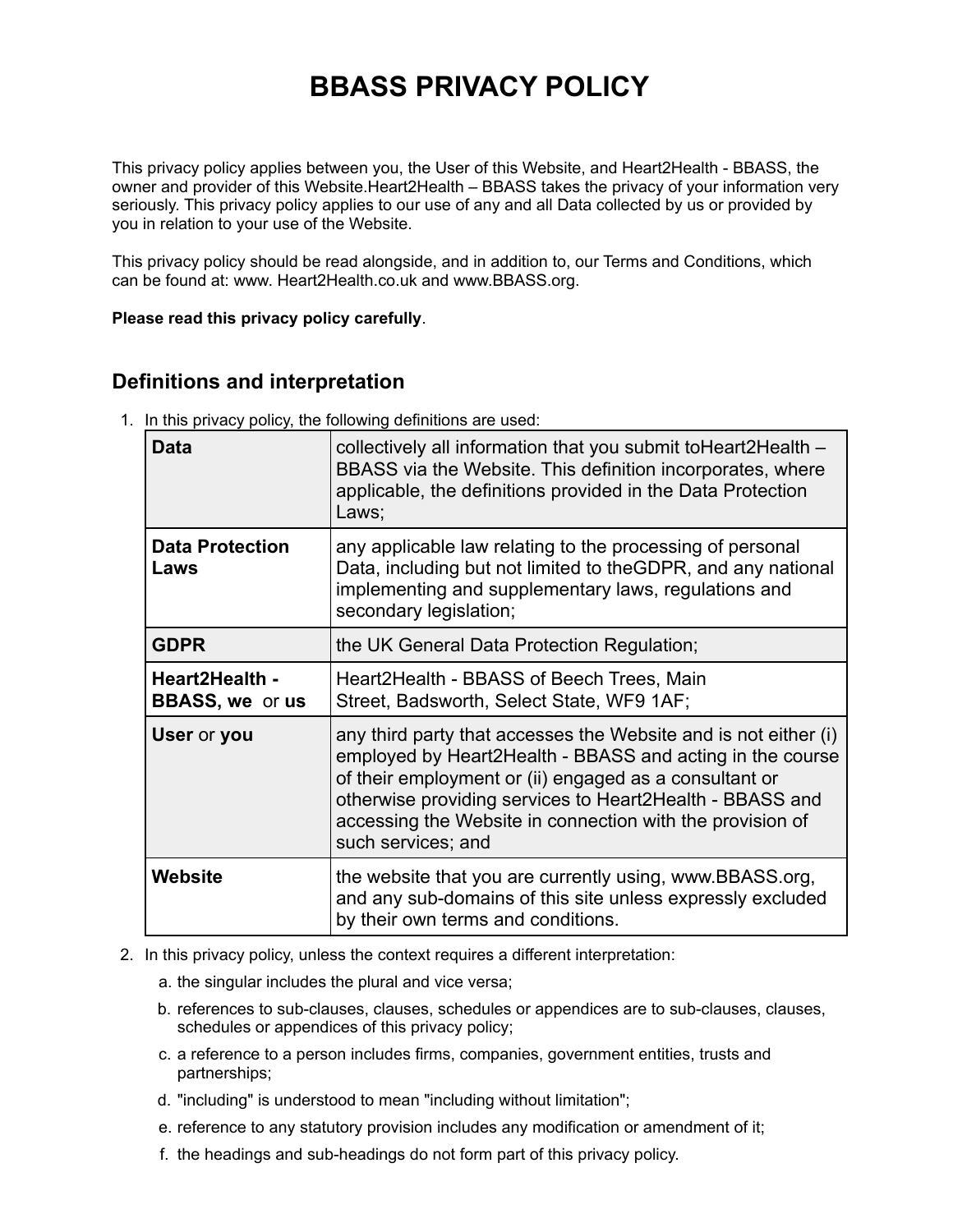## **Scope of this privacy policy**

- 3. This privacy policy applies only to the actions of Heart2Health BBASS and Users with respect to this Website. It does not extend to any websites that can be accessed from this Website including, but not limited to, any links we may provide to social media websites.
- 4. For purposes of the applicable Data Protection Laws, Heart2Health BBASS is the "data controller". This means that Heart2Health – BBASS determines the purposes for which, and the manner in which, your Data is processed.

# **Data collected**

- 5. We may collect the following Data, which includes personal Data, from you:
	- a. name;
	- b. date of birth;
	- c. gender;
	- d. job title;
	- e. profession;
	- f. contact Information such as email addresses and telephone numbers;
	- g. demographic information such as postcode, preferences and interests;
	- h. level of engagement in practice learning Styles models of practice;

in each case, in accordance with this privacy policy.

#### **How we collect Data**

- 6. We collect Data in the following ways:
	- a. data is given to us by you; and
	- b. data is collected automatically.

# **Data that is given to us by you**

- 7. Heart2Health BBASS will collect your Data in a number of ways, for example:
	- a. when you contact us through the Website, by telephone, post, e-mail or through any other means;
	- b. when you register with us and set up an account to receive our products/services;
	- c. when you complete surveys that we use for research purposes (although you are not obliged to respond to them);
	- d. when you enter a competition or promotion through a social media channel;
	- e. when you elect to receive marketing communications from us;
	- f. when you use our services;

in each case, in accordance with this privacy policy.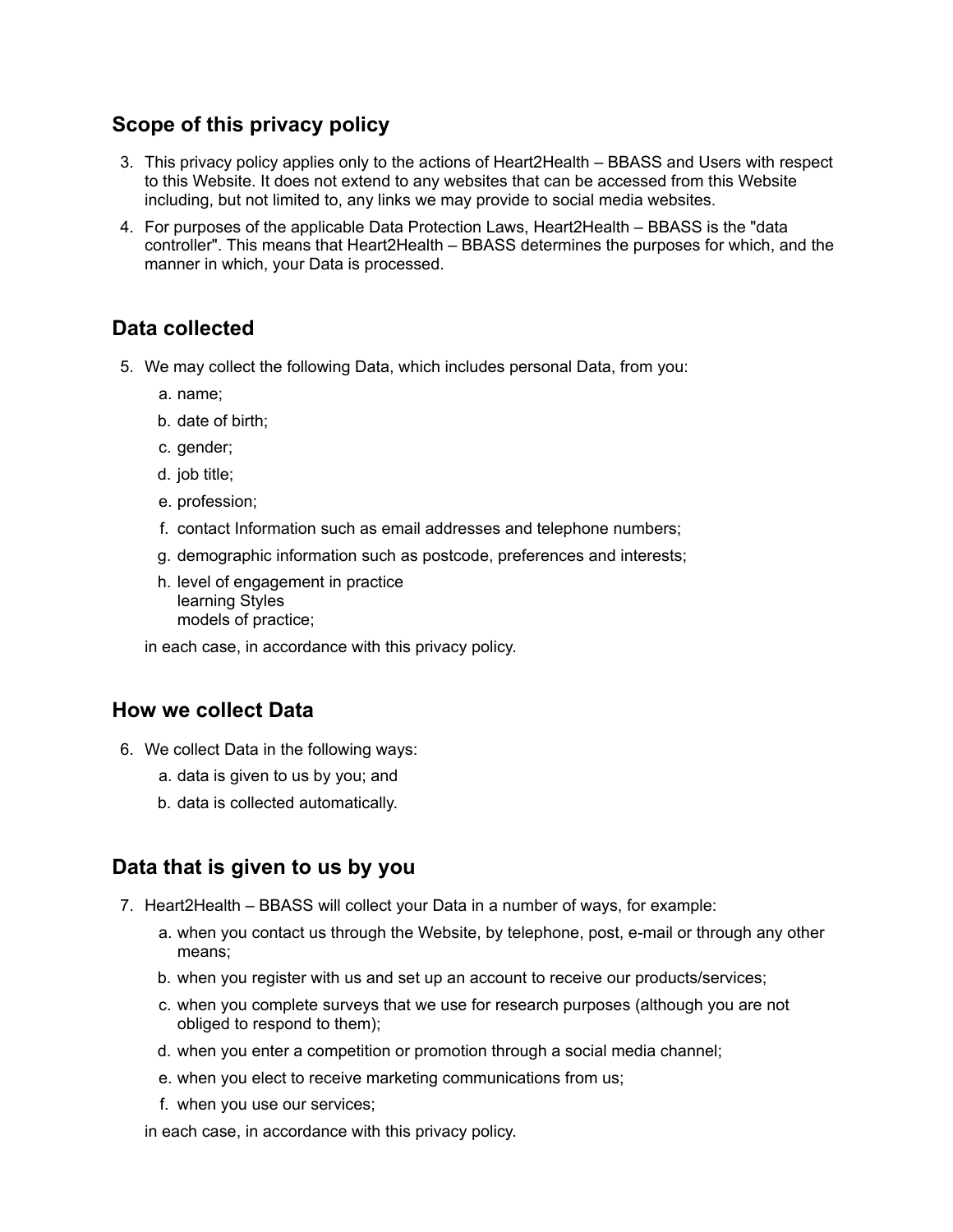## **Data that is collected automatically**

- 8. To the extent that you access the Website, we will collect your Data automatically, for example:
	- a. we automatically collect some information about your visit to the Website. This information helps us to make improvements to Website content and navigation, and includes your IP address, the date, times and frequency with which you access the Website and the way you use and interact with its content.

# **Our use of Data**

- 9. Any or all of the above Data may be required by us from time to time in order to provide you with the best possible service and experience when using our Website. Specifically, Data may be used by us for the following reasons:
	- a. internal record keeping;
	- b. improvement of our products / services;
	- c. transmission by email of marketing materials that may be of interest to you;
	- d. contact for market research purposes which may be done using email, telephone, fax or mail. Such information may be used to customise or update the Website;
	- e. to publish research
		- to propagate and share good practice
		- to inform participants
		- to encourage the establishment of 'dojos' around the globe;

in each case, in accordance with this privacy policy.

- 10. We may use your Data for the above purposes if we deem it necessary to do so for our legitimate interests. If you are not satisfied with this, you have the right to object in certain circumstances (see the section headed "Your rights" below).
- 11. For the delivery of direct marketing to you via e-mail, we'll need your consent, whether via an opt-in or soft-opt-in:
	- a. soft opt-in consent is a specific type of consent which applies when you have previously engaged with us (for example, you contact us to ask us for more details about a particular product/service, and we are marketing similar products/services). Under "soft opt-in" consent, we will take your consent as given unless you opt-out.
	- b. for other types of e-marketing, we are required to obtain your explicit consent; that is, you need to take positive and affirmative action when consenting by, for example, checking a tick box that we'll provide.
	- c. if you are not satisfied with our approach to marketing, you have the right to withdraw consent at any time. To find out how to withdraw your consent, see the section headed "Your rights" below.
- 12. When you register with us and set up an account to receive our services, the legal basis for this processing is the performance of a contract between you and us and/or taking steps, at your request, to enter into such a contract.

# **Who we share Data with**

- 13. We may share your Data with the following groups of people for the following reasons:
	- a. any of our group companies or affiliates –to ensure the proper administration of the website and social media platforms to ratify education principles to enable publication of data to share and propagate good practice;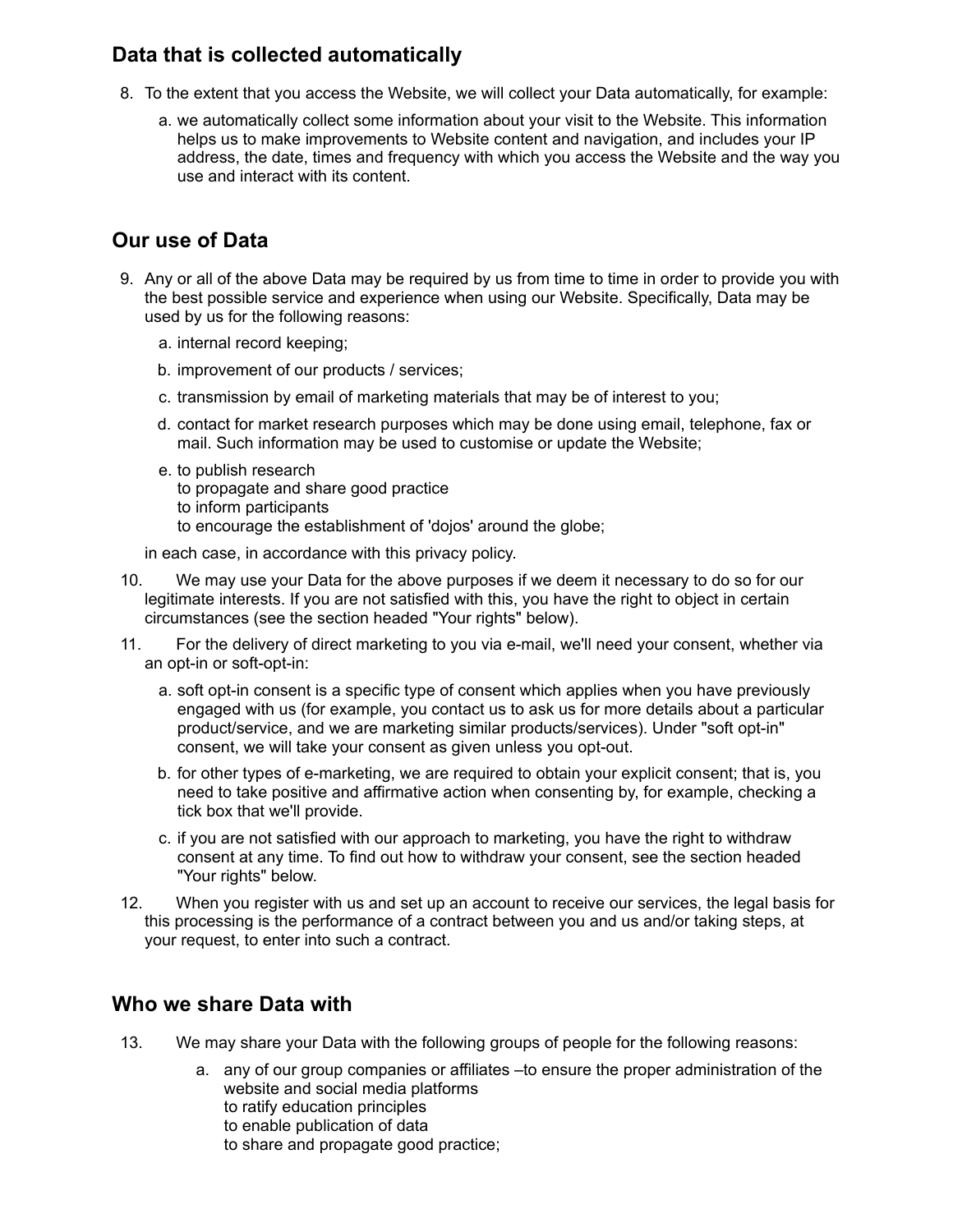- b. our employees, agents and/or professional advisors to obtain advice from professional advisors and educators;
- c. relevant authorities -to enable development and improvement of our education services at all levels.
	- to generate and publish educational research
	- to facilitate the adoption of BBASS principles and the establishment of local 'dojos';

in each case, in accordance with this privacy policy.

#### **Keeping Data secure**

- 14. We will use technical and organisational measures to safeguard your Data, for example:
	- a. access to your account is controlled by a password and a user name that is unique to you.
	- b. we store your Data on secure servers.
- 15. Technical and organisational measures include measures to deal with any suspected data breach. If you suspect any misuse or loss or unauthorised access to your Data, please let us know immediately by contacting us via this e-mail address: david o regan@hotmail.com.
- 16. If you want detailed information from Get Safe Online on how to protect your information and your computers and devices against fraud, identity theft, viruses and many other online problems, please visit www.getsafeonline.org. Get Safe Online is supported by HM Government and leading businesses.

#### **Data retention**

- 17. Unless a longer retention period is required or permitted by law, we will only hold your Data on our systems for the period necessary to fulfil the purposes outlined in this privacy policy or until you request that the Data be deleted.
- 18. Even if we delete your Data, it may persist on backup or archival media for legal, tax or regulatory purposes.

# **Your rights**

- 19. You have the following rights in relation to your Data:
	- a. **Right to access** the right to request (i) copies of the information we hold about you at any time, or (ii) that we modify, update or delete such information. If we provide you with access to the information we hold about you, we will not charge you for this, unless your request is "manifestly unfounded or excessive." Where we are legally permitted to do so, we may refuse your request. If we refuse your request, we will tell you the reasons why.
	- b. **Right to correct** the right to have your Data rectified if it is inaccurate or incomplete.
	- c. **Right to erase** the right to request that we delete or remove your Data from our systems.
	- d. **Right to restrict our use of your Data** the right to "block" us from using your Data or limit the way in which we can use it.
	- e. **Right to data portability** the right to request that we move, copy or transfer your Data.
	- f. **Right to object** the right to object to our use of your Data including where we use it for our legitimate interests.
- 20. To make enquiries, exercise any of your rights set out above, or withdraw your consent to the processing of your Data (where consent is our legal basis for processing your Data), please contact us via this e-mail address: david\_o\_regan@hotmail.com.
- 21. If you are not satisfied with the way a complaint you make in relation to your Data is handled by us, you may be able to refer your complaint to the relevant data protection authority.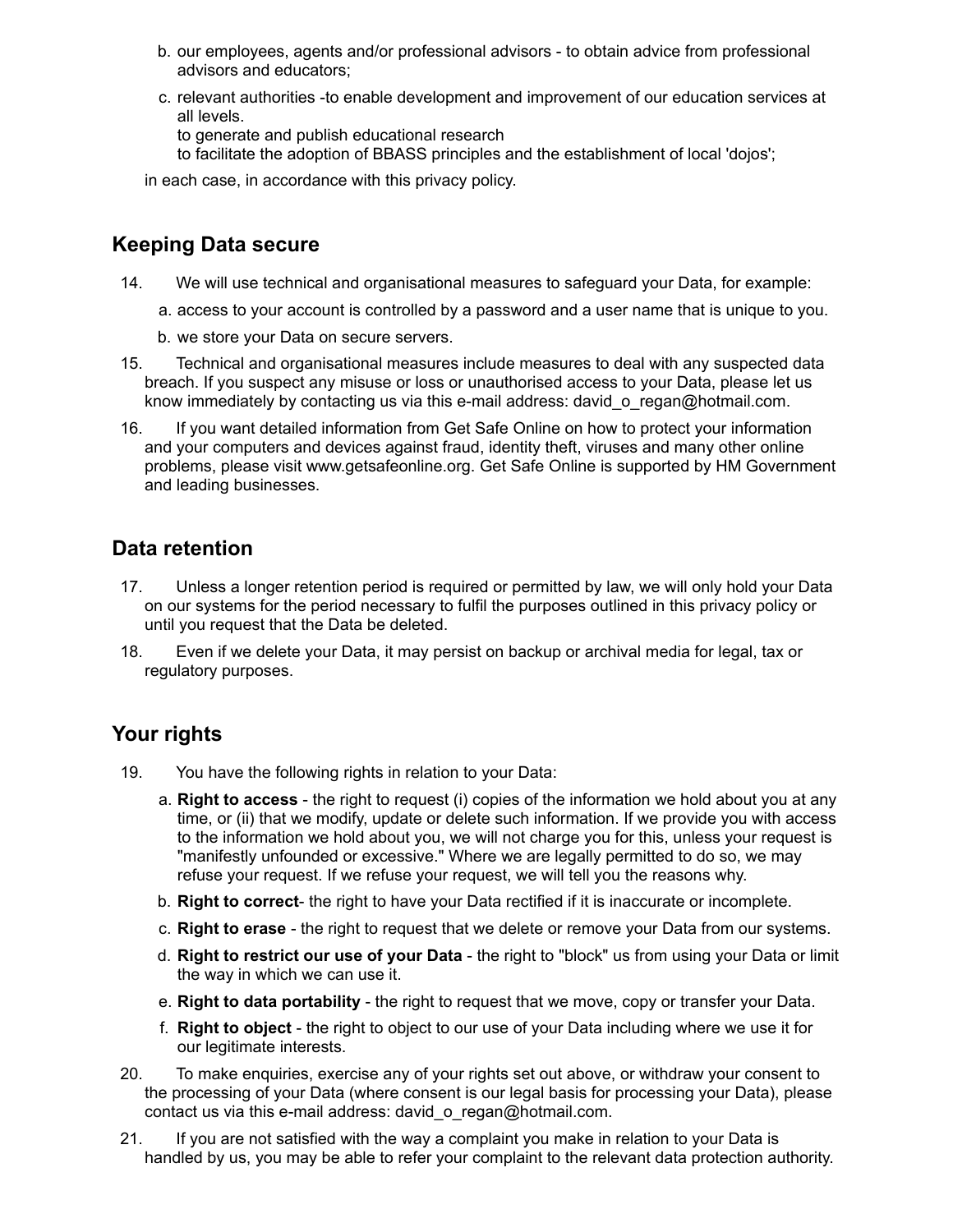For the UK, this is the Information Commissioner's Office (ICO). The ICO's contact details can be found on their website at https://ico.org.uk/.

22. It is important that the Data we hold about you is accurate and current. Please keep us informed if your Data changes during the period for which we hold it.

#### **Transfers outside the United Kingdom and European Economic Area**

- 23. Data which we collect from you may be stored and processed in and transferred to countries outside of the UK and European Economic Area (EEA). For example, this could occur if our servers are located in a country outside the UK or EEA or one of our service providers is situated in a country outside the UK or EEA. We also share information with our group companies, some of which are located outside the UK or EEA.
- 24. We will only transfer Data outside the UK or EEA where it is compliant with data protection legislation and the means of transfer provides adequate safeguards in relation to your data, eg by way of data transfer agreement, incorporating the current standard contractual clauses adopted by the European Commission.
- 25. To ensure that your Data receives an adequate level of protection, we have put in place appropriate safeguards and procedures with the third parties we share your Data with. This ensures your Data is treated by those third parties in a way that is consistent with the Data Protection Laws.

#### **Links to other websites**

26. This Website may, from time to time, provide links to other websites. We have no control over such websites and are not responsible for the content of these websites. This privacy policy does not extend to your use of such websites. You are advised to read the privacy policy or statement of other websites prior to using them.

## **Changes of business ownership and control**

- 27. Heart2Health BBASS may, from time to time, expand or reduce our business and this may involve the sale and/or the transfer of control of all or part of Heart2Health - BBASS. Data provided by Users will, where it is relevant to any part of our business so transferred, be transferred along with that part and the new owner or newly controlling party will, under the terms of this privacy policy, be permitted to use the Data for the purposes for which it was originally supplied to us.
- 28. We may also disclose Data to a prospective purchaser of our business or any part of it.
- 29. In the above instances, we will take steps with the aim of ensuring your privacy is protected.

#### **General**

- 30. You may not transfer any of your rights under this privacy policy to any other person. We may transfer our rights under this privacy policy where we reasonably believe your rights will not be affected.
- 31. If any court or competent authority finds that any provision of this privacy policy (or part of any provision) is invalid, illegal or unenforceable, that provision or part-provision will, to the extent required, be deemed to be deleted, and the validity and enforceability of the other provisions of this privacy policy will not be affected.
- 32. Unless otherwise agreed, no delay, act or omission by a party in exercising any right or remedy will be deemed a waiver of that, or any other, right or remedy.